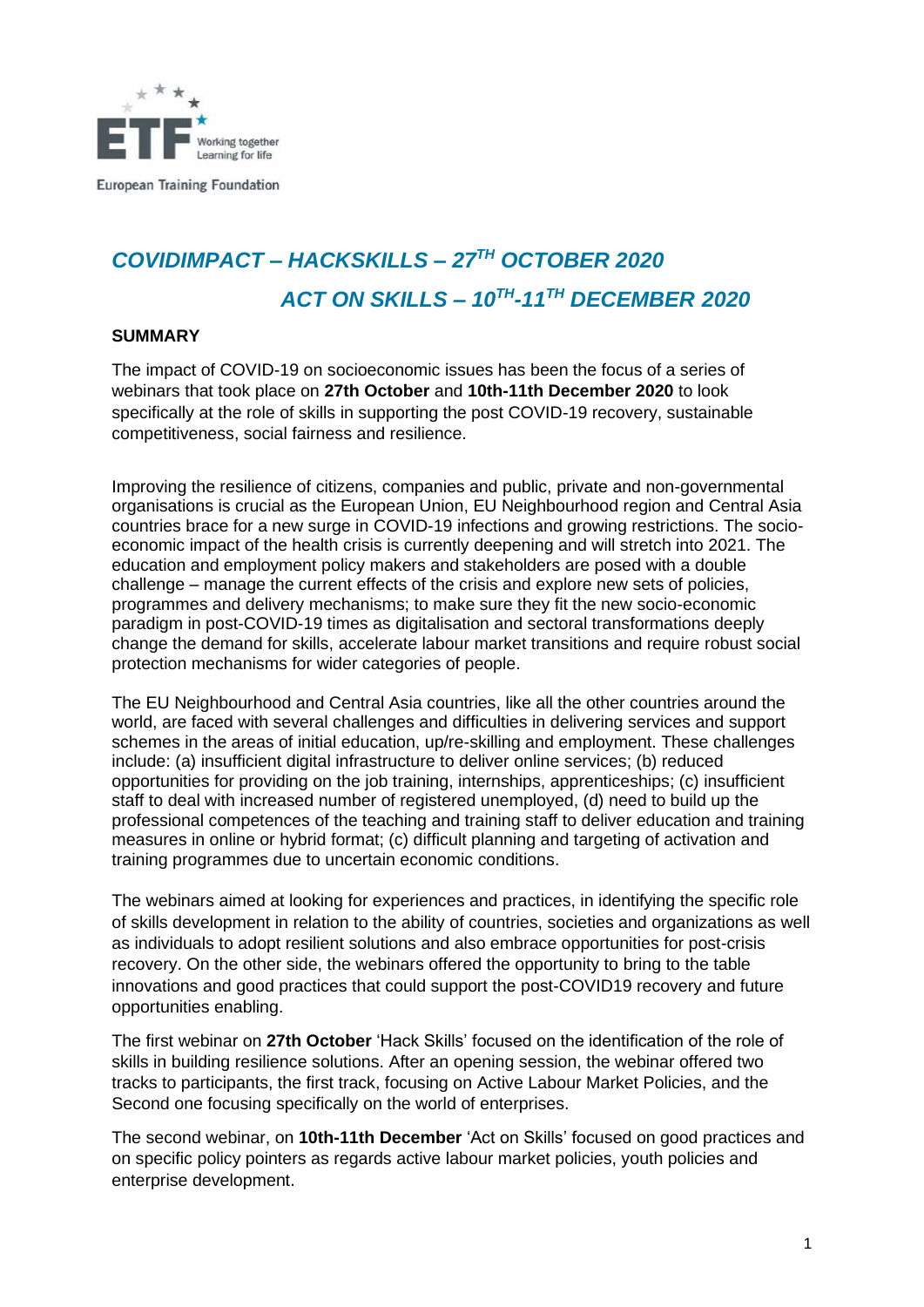The two webinars allowed to confirm the role of skills in supporting resilience and post-crisis recovery for individuals, societies, organizations and countries. In particular several policy pointers were identified and confirmed

- 1. Incentivise skills development, upskilling and reskilling across the economy, ensuring skills support actions are part of crisis as well as recovery programs and incentives to individuals, organizations as well as countries,
- 2. Invest in digital services and training of public service staff to allow for increased attention to service delivery, inclusion and equity in the definition of public support measures;
- 3. Use data to address areas of vulnerability and address them in response to specific sector, age and gender needs having raised across economies;
- 4. Focus on education and training and transition to work for the COVID-19 generation, in particular establishing youth support programs and engagement strategies to ensure a 'no lock down generation';
- 5. Think to the future, avoiding mistakes done in past crisis of underestimating the role of skills in post-crisis recovery and development of new economic and social opportunities.
- 6. Build strong partnerships amongst actors to allow for innovation, sustainability and inclusion to drive the next generation of policies and specific actions as regards active labour market policies, employment strategies, enterprise support programs for skilling, upskilling and reskilling.

The European Training Foundation will continue in 2021 its work in this field with several studies and webinars to follow up on the results of the webinars and provide support to its partner countries in cooperation with the European Commission and International Donors and other organizations active in the area of support to human capital development.

All resources are available at [Hackskills and Act on Skills: Skills for post Covid-19 Recovery](https://openspace.etf.europa.eu/resources/hackskills-and-act-skills-skills-post-covid-19-recovery)  [| Open Space \(europa.eu\)](https://openspace.etf.europa.eu/resources/hackskills-and-act-skills-skills-post-covid-19-recovery)

## **27th October 2020**

With contributions from the European Commission, the ETF, the European Bank for Reconstruction and Development, the International Labour Organisation and the United Nations Industrial Development Organisation among others, key issues – including the wider use of digital tools in training and labour market interventions, the importance of social inclusion and a growing recognition of the need for more diversified training and skills approaches – were put under the spotlight.

**Alison Crabb**, Head of Unit, Skills and Qualifications at the European Commission's DG Employment, Social Affairs and Inclusion, said there was a pressing need to get more adults into training after so many jobs losses around the world to equip them with the skills to take advantage of new opportunities from growing innovative sectors. 'We need to see what we can do better or different to ensure people have the opportunities to build for a job,' she said, adding that the EU had made EUR 670 billion available for a post-COVID 'recovery and resilience' fund.

**Susan Flocken**, European Director of the European Trade Union Committee for Education, cautioned against devaluing professional skills and graduate qualifications by rushing to introduce short courses and micro-qualifications under the pressure of responding to the labour market impact of the pandemic.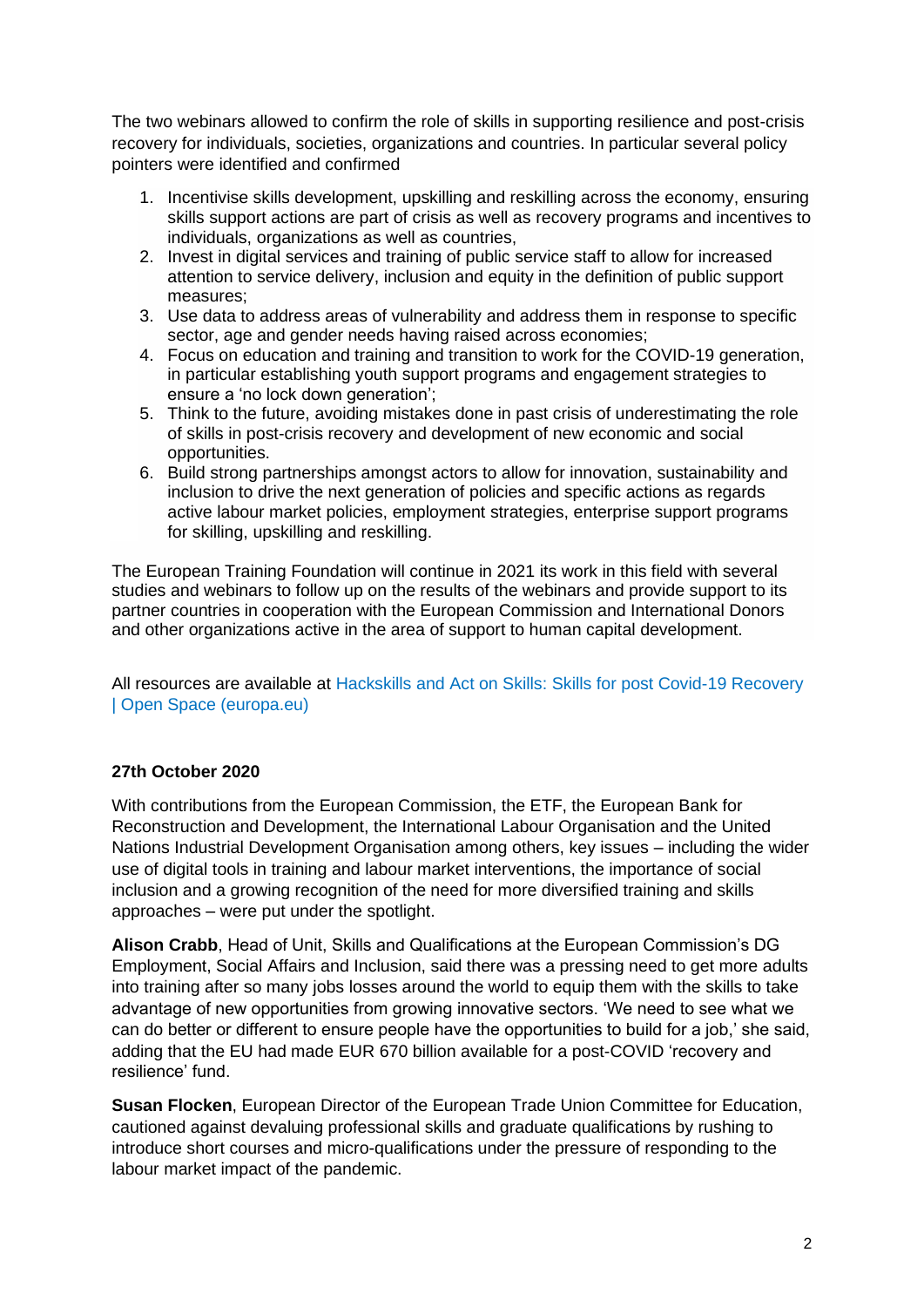The need for greater cooperation between the public and private sector in training had been highlighted during the pandemic, **Biljana Radonjic Ker-Lindsay**, Associate Director, the European Bank for Reconstruction and Development noted.

That point was underscored by **Sangheon Lee**, ILO's Director, Employment Policy Department, who said recovery was likely to be 'slow and uncertain' with the young, women, migrant workers and other vulnerable groups most at risk of long-term unemployment. More than 500,000 jobs have been lost worldwide during the pandemic, he added.

Following the plenary session, participants split into two groups for a closer examination of the policies needed for recovery, and the skills enterprises required to support sustainable, fair and resilient businesses in the future.

In the group focusing on policy, **Paul Comyn**, of the ILO's Skills and Employability Branch, said introducing better training policies and using online and blended learning in the future often depended on the relative wealth of countries, with the richer more likely to be able to afford innovation. 'Improved skills anticipation is needed and there needs to be more support for learners in skills and reskilling', he said. 'We need to use this opportunity to rethink our professional development strategies and the position of online and digital skills in those strategies.'

**Christian Solgaard**, Head of Labour Market Policy at the Danish Agency for Labour Market and Recruitment shared the experience of an EU country with very favourable labour market conditions at the beginning of 2020, which then experienced dramatic job losses, particularly low skilled jobs, which has adopted a forward-looking strategy in cooperation with social partners to invest in tomorrow's skilled labour.

Other contributors, including **Dajna Sorensen,** Deputy Minister of Finance and Economy, Albania and **Nino Veltauri**, Acting Deputy Director of Georgia's newly launched State Employment Protection Agency, **Daulet Argandykov**, President, Workforce Development Centre under the Ministry of Labour and Social Protection of the Population of the Republic of Kazakhstan detailed the national responses to social and employment support during the pandemic. They explained the pressure of ensuring business continuity, dealing swiftly with emerging challenges by implementing crisis management actions and, at the same time, building long-term strategies for recovery.

In a closing contribution on the essential role of public employment services in managing the post-COVID labour market, **Eamonn Davern**, Senior Expert at the Fondazione Giacomo Brodolini, pointed to the need for policies aligned with appropriate resources and implemented with integrated approaches focusing on the most vulnerable.

**Nand Shani**, Team Leader, Employment and Social Affairs Platform in the Western Balkans, Regional Cooperation Council and **Said Charna**, Senior Advisor, Economic Development and Employment Division, Union for the Mediterranean focused on the regional dimension and cooperation in the Western Balkans and the Mediterranean region respectively, underlying the importance of mutual learning, exchanges and partnerships in developing new solutions helping to overcome the COVID-19 economic and labour market consequences.

Concluding, the final speaker in this group, **Nina Ferencic,** Senior Regional Adviser, UNICEF Regional Office for Europe and Central Asia, made a plea for policymakers to remember those economically and socially hardest hit by the pandemic: young people. 'It is clear that young people need to be included in the entire COVID policy reaction,' she said, noting that young people had borne the brunt of unemployment – last in first out – and were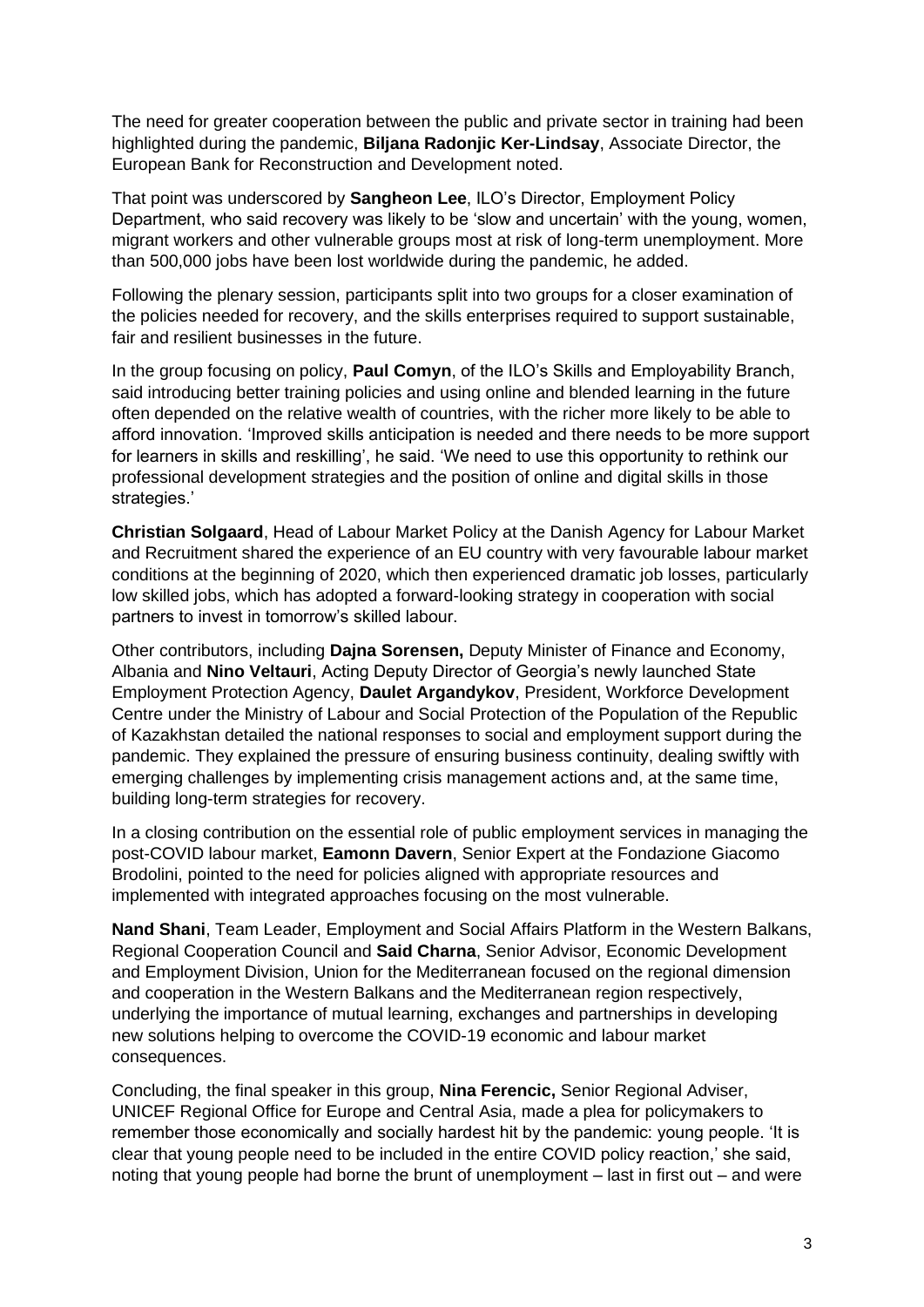disproportionately dealing with mental health issues, fear and anxiety of what the future may bring.

The second group focused on the contribution of skills for enterprise development to support sustainable competitiveness, social fairness and resilience with presenters from the ETF partner countries – Armenia, Georgia and Jordan – and Italy.

**Nikoloz Meskhishvili** from the Georgian Farmer Association pointed to the opportunities which digitalisation can offer for training in the Georgian agricultural sector.

Meanwhile **Gagik Makaryan**, President of the Armenian Union of Employers urged caution and attention to the needs of different sectors and companies according to size in terms of selecting support measures. For Makaryan there is no doubt skills are crucial in relaunching business and stimulating innovation.

**Eliana Janineh** from the Jordan Restaurants Association shared with participants an outstanding example of sectoral cooperation and the care taken to provide structure and guidance to the Association's members in a time of crisis.

Presenting a good practice example from Italy, **Raul Caruso** from Assobenefit revealed the outstanding performance of 'benefit corporations' based on their social commitment, impact and inclusive policies and processes. 'Trust and work with the community is key to building resilience and embrace opportunities,' he added.

This session concluded with a presentation of COVID-19 actions and future opportunities for international collaboration and co-creation.

**Riccardo Savigliano** from UNIDO drew attention to the challenges of developing green skills in an inclusive manner. **Gokhan Dikmener** from the UNDP Istanbul underscored the role of the private sector in skills development; and **Mohammed Elrazzaz** from the Union for the Mediterranean highlighted the regional issues in skills development which can help in selection and implementation of appropriate skills development measures.

### **Webinar 10th - 11th December 2020**

The second webinar organized by The European Training Foundation (ETF), in collaboration with the European Bank for Reconstruction and Development (EBRD), the International Labour Organization (ILO), the United Nations Children's Fund (UNICEF) and United Nations Industrial Development Organisation (UNIDO), continued the discussion and sharing of experiences focusing on skills development in the context of the COVID-19 crisis and recovery agenda.

#### **Day 1 – 10 December 2020**

Day one of the COVIDIMPACT – ACT ON SKILLS webinar focused on labour market activation measures and skills development, policy innovation, partnerships and youth employment and how they have responded to the impact of the health pandemic.

Policy-makers, experts and researchers from the ETF Partner Countries, EU Member States and regional and international organisations attended the virtual event organized by the European Training Foundation (ETF) in collaboration with the European Bank for Reconstruction and Development (EBRD), the International Labour Organization (ILO), the United Nations Children's Fund (UNICEF) and United Nations Industrial Development Organisation (UNIDO).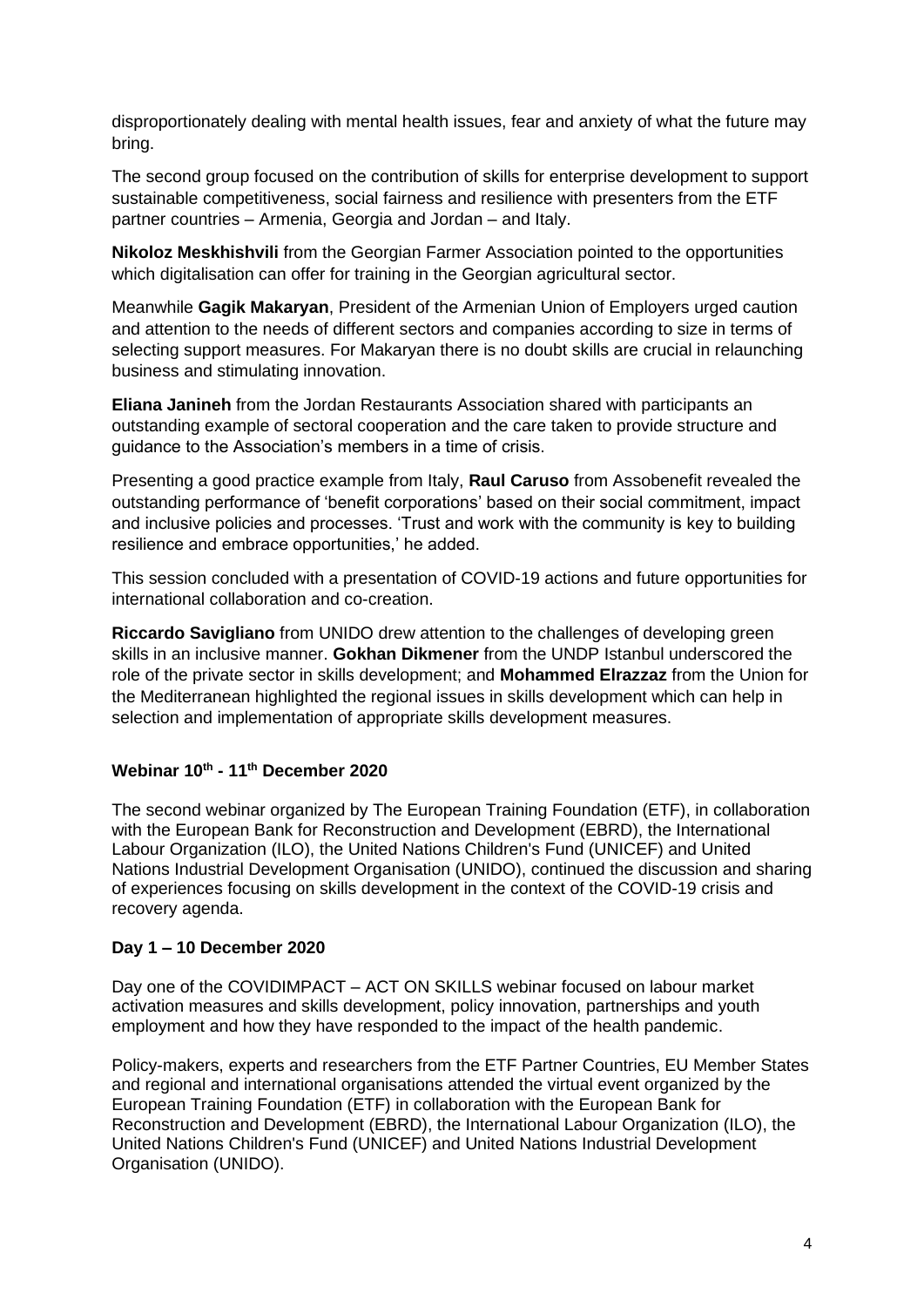Beyond the pandemic crisis, two trends are fuelling changes in the labour market: the green transition and the technological transition, said **Anastasia Fetsi**, from the ETF. These trends will affect business models and production processes, "and hopefully create new jobs," she added. In the short-term, as the global economy emerges from the COVID crisis, "no skills" will equal "no recovery." Key elements will be the labour market, youth and enterprise development, she said.

Contributors to the first session on Skills Development in the framework of Active Labour Market Policies (ALMPs) were **Hilde Olsen**, Policy Officer, from the Employment Directorate of the European Commission; **Inès Baer**, Coordinator of the Future Skills Initiative (FSI) for the Agency for the Development of Employment (ADEM), Luxembourg; and **Zulum Avila**, Employment Services Specialist, International Labour Organization.

At EU level adaption and delivery are key issues for ALMPs with some countries using counselling measures to enable job uptake quicker. The scheme presented from Luxembourg was developed in response to changes in technology, regulations, the environment, and consumer demands. It involves three months of online work followed by six months of internships in the public sector. It focuses on project management and technical skills such as coding. The programme also works with companies, subsidizing SMEs to adapt to the new economic reality.

**Zulum Avila** highlighted the usefulness of ALMPs in response to prevailing economic uncertainty, especially for vulnerable groups noting that both Singapore and Australia have moved in that direction. South Korea has addressed issues related to technological training. Over two-thirds of educational institutions have moved entirely or in part to distance learning, Avila added. Some one-third have started to use acritical intelligence.

The second part of this session focused on ALMPs innovation in response to COVID-19 challenges in the EU Neighbourhood and Central Asia countries, **Raisa Dogaru,** Director, Employment Agency of the Republic of Moldova, outlined how her country has adapted to the COVID crisis by providing support to employers, boosting worker and unemployed protections and monitoring labour market trends. Physical job fairs have been replaced with e-fairs and an online job board. They are working on ways to recognise informally and nonformally learned skills and to address the special needs of vulnerable groups.

**Lukasz Sienkiewicz,** Fondazione Giacomo Brodolini, talked about an evidence-based approach to the current challenges and how to apply ALMPs in response. Outcomes can vary according to whether the measurements are short-, medium or long-term, he noted. Training, for instance, is most effective when targeted to specific groups. Incentives for startups can be useful, especially when used against counter-cyclical economic trends, and indeed they represent one of the most innovative labour market activation measures available.

In the second session on skills and labour market transition focus was given to ways to respond to the needs young people, and how to build resilience, skills and employment.

**Afshan Khan**, Director, UNICEF Europe and Central Asia Regional Office, drew attention to the specific challenges of young people as students who were shuffled from in-person learning to distance learning from one day to the next. 'Not only was their formal learning disrupted, but young people had to adjust to the lack of peer interaction', she added. Digital learning was especially complicated for vulnerable groups such as people with disabilities, rural citizens, language minorities and migrants. Some lacked adequate Internet access.

Moreover, the ETF Director, **Cesare Onestini**, highlighted the vulnerability of young people as they are at the fringe of social dialogue and have little representation at policy level.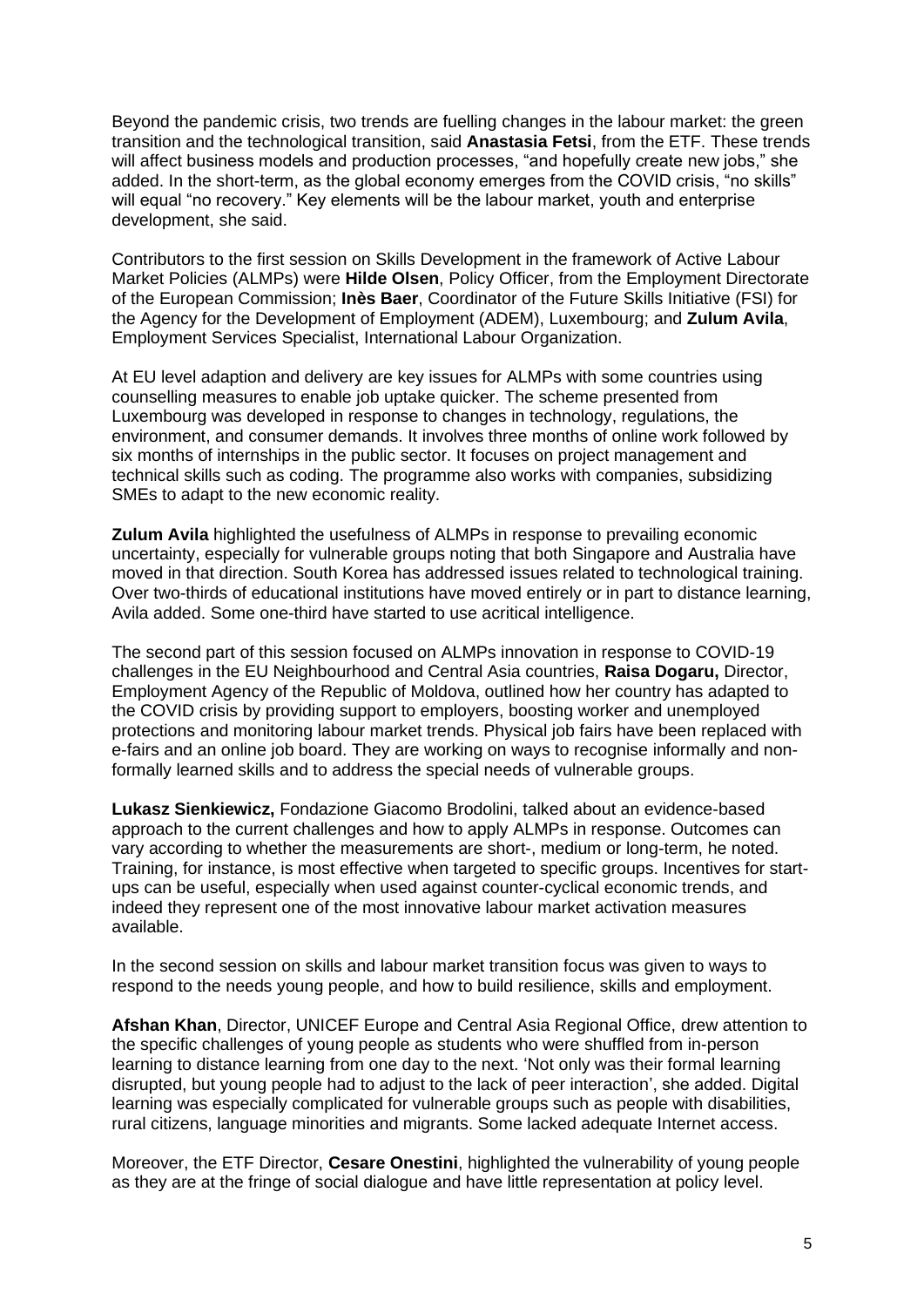'ETF together with UNICEF and other partners are working to make sure their voices are heard by policy makers', he said.

The key findings of the UNICEF-ETF study '**Preventing a 'Lockdown Generation' in Europe and Central Asia: Building Resilient Societies with Young People in the Era of COVID-19**' <sup>1</sup> were also presented together. **Murat Sahin**, Head of UNICEF Office in Kosovo and **Osama Makkawi**, UNICEF's Representative in Tajikistan gave examples of measures implemented to support young people and adaptation of education systems to build up resilience of learners and graduates.

**Trina Hoti** representing UNICEF Kosovo's Youth Reference Group spoke about the experiences of young people during the pandemic, their concerns and hopes. Trina Hoti signalled the imperious need to engage young people in decision making processes be it at school or society overall. **Ulrike Damyanovic**, ETF's Country Coordinator for Montenegro and Focal Point for South Eastern Europe and Turkey echoed the call for youth's inclusion in policy consultations and decision processes. She also emphasized the necessity of building resilience to cope with the effects of pandemic and prepare the young generation for a very dynamic economy in the future.

The session concluded with a zoom in on EU Neighbourhood regional cooperation and its potential to boost ETF Partner Countries' efforts for managing the socioeconomic effects of the crisis and avoid a long-lasting impact on younger generations. **Jeroen Willems**, Deputy Head of Unit in the Directorate-General for Neighbourhood and Enlargement Negotiations (DG NEAR), European Commission, introduced the goals of the New Deal for Youth in the Eastern Partnership region and expected benefits for youth's employability. **Mohammed Elrazzaz**, representing the Secretariat of the Union for the Mediterranean (UfM) spoke about the potential of the cooperation for boosting economic development and youth employment in the region. While **Ognjen Markovic**, representing the Regional Cooperation Council spoke about the start of the EU IPA funded initiative on Youth Lab, focused on engaging young people in consultation and policy making processes in the Western Balkans countries.

### **Day 2 – 11 December 2020**

This was the final instalment of a three-part webinar held over two days. Organised by the European Training Foundation (ETF) in partnership with the United Nations Industrial Development Organization (UNIDO) and the European Bank for Reconstruction and Development (ERBD), the event focused on the skills that companies need today and in the future – especially in light of megatrends such as innovation, the green economy and greater inclusion of underrepresented groups in the workforce.

**Mattias Larsen**, UNIDO, discussed the results of a global survey on the impact of COVID on industrial firms, which was carried out between May and July. A majority (58%) said that the crisis was having a substantial impact on their operations, with companies in developing countries especially hard hit. Many reported problems with obtaining inputs and supplies and with financial liquidity. About one-quarter said that the crisis could present new opportunities. Some 42% expect to need different kinds of skills in the future, with a focus on ICT and soft skills – showing that the pandemic is accelerating already existing trends. About two-thirds of firms had implemented additional safety measures, although the level of knowledge and

<sup>1</sup> [https://www.etf.europa.eu/en/publications-and-resources/publications/preventing-lockdown-generation](https://www.etf.europa.eu/en/publications-and-resources/publications/preventing-lockdown-generation-europe-and-central-asia)[europe-and-central-asia](https://www.etf.europa.eu/en/publications-and-resources/publications/preventing-lockdown-generation-europe-and-central-asia)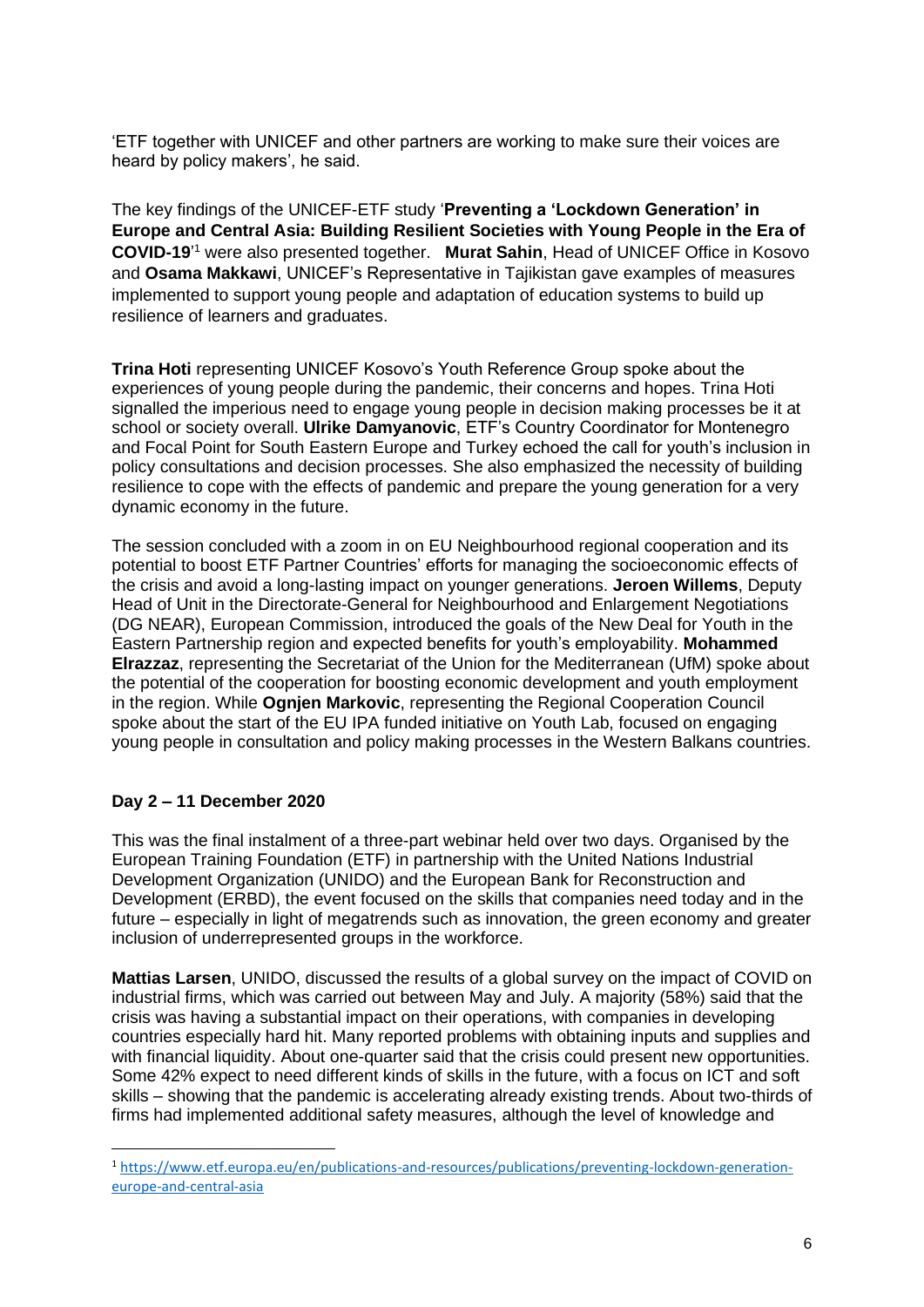confidence in these measures was uneven. The survey pointed to a handful of policy recommendations: (1) skills development should be enhanced; (2) the public sector should take a diversified approach; and (3) innovative practices in many parts of the world can offer lessons for others.

**Alastair Usher**, ERGON Associates, outlined a research project that is looking at skills development in agribusiness in Georgia, Morocco, Turkey and Uzbekistan. The study focuses on three fields: (1) the COVID crisis has exposed vulnerabilities but also revealed opportunities; (2) innovation and inclusion are key drivers; and (3) skills development is happening at the enterprise level, but it requires a more systematic policy framework and institutional support. Again, the pandemic seems to be accelerating already existing trends. There is evidence that it has spurred innovation and skills development, not only in terms of research and development but also in business systems and practices.

Agribusiness can offer flexible and entry-level positions for "some of the most vulnerable," including women and youth. Some companies have been able to improve efficiency by investing in waste management and reducing food waste. Four key elements have been "teased out" from the research: skills, inclusion, innovation and greening. Innovation is often restricted to a small number of firms that are integrated into the global market. One challenge is how to help SMEs become more innovative. The "burgeoning of e-commerce and the platform economy" could help link people to value chains and help individuals supplement their incomes.

**Biljana Radonjic Ker-Lindsay**, Associate Director, Access to Skills and Employment - Gender and Economic Inclusion, EBRD, pulled some lessons from the 2008 economic crisis, when there was a "strong link" between inclusion and economic resilience. Companies that most successfully weathered that crisis combined unavoidable cutbacks with continued investments in research and development, new technologies and skills development.

Working with a leading healthcare provider in Georgia, the EBRD has helped prepare a new nursing textbook in the local language and to promote more gender balance. "When you introduce men" into female-dominated professions, "it boosts working conditions and earnings for everyone," said Radonjic Ker-Lindsay. This should have "a long-term impact" due to closer matching between employer needs and skills and addressing labour shortages. In Kazakhstan, the EBRD is helping a local university train a cadre of mechatronic engineers, for which there is a high demand.

The data indicates that "women are disproportionately affected" by the COVID crisis and lockdowns, partly because they tend to take greater responsibility for taking care of children and the elderly. Women are also at higher risk of replacement by digitalisation and automation. "Skills development programmes nee to concentrate on gender equality measures," Radonjic Ker-Lindsay concluded.

In Turkey, only 38% of women participate in the labour market, compared to 78% of men. One energy company launched a programme to hire and retain women. In one year, the percentage of women in its workforce jumped from 4% to 25%. Key initiatives included the provision of childcare and flexible work arrangements, especially for woman returning from maternity leave.

Other groups that deserve special attention include people in remote regions, youth, migrants, people with disabilities and older workers, said Radonjic Ker-Lindsay. Regions where many jobs depend on carbon intensive operations must be helped to move to the green economy.